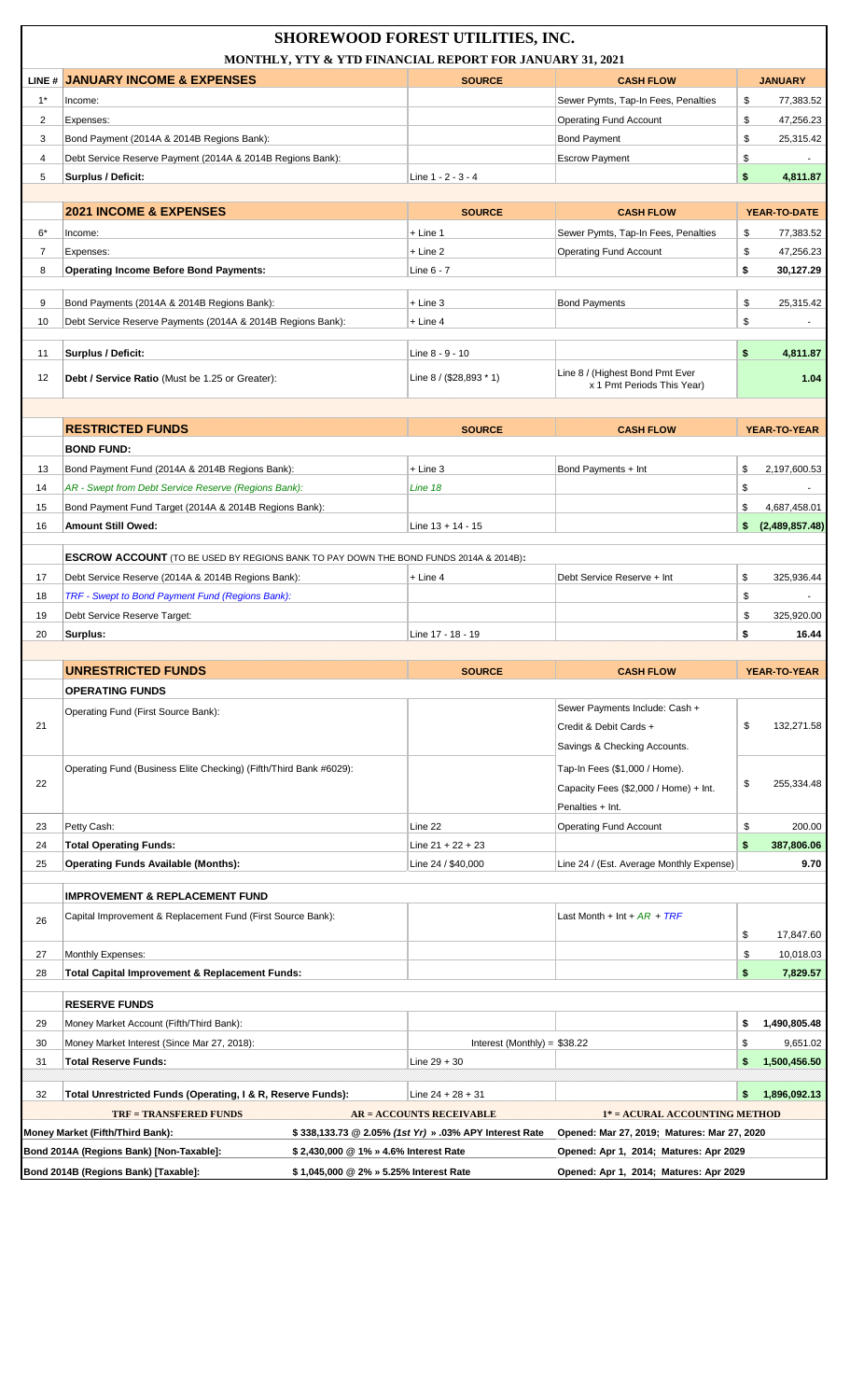| <b>SHOREWOOD FOREST UTILITIES, INC.</b><br>MONTHLY, YTY & YTD FINANCIAL REPORT FOR FEBRUARY 28, 2021                                      |                                                                                              |                               |                                                               |                      |  |
|-------------------------------------------------------------------------------------------------------------------------------------------|----------------------------------------------------------------------------------------------|-------------------------------|---------------------------------------------------------------|----------------------|--|
|                                                                                                                                           | LINE # FEBRUARY INCOME & EXPENSES                                                            | <b>SOURCE</b>                 | <b>CASH FLOW</b>                                              | <b>FEBRUARY</b>      |  |
| $1^*$                                                                                                                                     | Income:                                                                                      |                               | Sewer Pymts, Tap-In Fees, Penalties                           | \$<br>78,136.96      |  |
| $\overline{2}$                                                                                                                            | Expenses:                                                                                    |                               | <b>Operating Fund Account</b>                                 | \$<br>33,388.10      |  |
| 3                                                                                                                                         | Bond Payment (2014A & 2014B Regions Bank):                                                   |                               | <b>Bond Payment</b>                                           | \$<br>25,315.42      |  |
| 4                                                                                                                                         | Debt Service Reserve Payment (2014A & 2014B Regions Bank):                                   |                               | <b>Escrow Payment</b>                                         | \$                   |  |
| 5                                                                                                                                         | Surplus / Deficit:                                                                           | Line 1 - 2 - 3 - 4            |                                                               | \$<br>19,433.44      |  |
|                                                                                                                                           |                                                                                              |                               |                                                               |                      |  |
|                                                                                                                                           | <b>2021 INCOME &amp; EXPENSES</b>                                                            | <b>SOURCE</b>                 | <b>CASH FLOW</b>                                              | YEAR-TO-DATE         |  |
| 6                                                                                                                                         | Income:                                                                                      | $+$ Line 1                    | Sewer Pymts, Tap-In Fees, Penalties                           | \$<br>155,520.48     |  |
| 7                                                                                                                                         | Expenses:                                                                                    | $+$ Line 2                    | <b>Operating Fund Account</b>                                 | \$<br>80,644.33      |  |
| 8                                                                                                                                         | <b>Operating Income Before Bond Payments:</b>                                                | Line 6 - 7                    |                                                               | \$<br>74,876.15      |  |
|                                                                                                                                           |                                                                                              |                               |                                                               |                      |  |
| 9                                                                                                                                         | Bond Payments (2014A & 2014B Regions Bank):                                                  | $+$ Line 3                    | <b>Bond Payments</b>                                          | \$<br>50.630.84      |  |
| 10                                                                                                                                        | Debt Service Reserve Payments (2014A & 2014B Regions Bank):                                  | + Line 4                      |                                                               | \$                   |  |
| 11                                                                                                                                        | Surplus / Deficit:                                                                           | Line 8 - 9 - 10               |                                                               | \$<br>24,245.31      |  |
| 12                                                                                                                                        | Debt / Service Ratio (Must be 1.25 or Greater):                                              | Line $8 / (28,893 * 2)$       | Line 8 / (Highest Bond Pmt Ever<br>x 2 Pmt Periods This Year) | 1.30                 |  |
|                                                                                                                                           |                                                                                              |                               |                                                               |                      |  |
|                                                                                                                                           | <b>RESTRICTED FUNDS</b>                                                                      | <b>SOURCE</b>                 | <b>CASH FLOW</b>                                              | YEAR-TO-YEAR         |  |
|                                                                                                                                           | <b>BOND FUND:</b>                                                                            |                               |                                                               |                      |  |
| 13                                                                                                                                        | Bond Payment Fund (2014A & 2014B Regions Bank):                                              | $+$ Line 3                    | Bond Payments + Int                                           | 2,222,916.47<br>\$   |  |
| 14                                                                                                                                        | AR - Swept from Debt Service Reserve (Regions Bank):                                         | Line 18                       |                                                               | \$                   |  |
| 15                                                                                                                                        | Bond Payment Fund Target (2014A & 2014B Regions Bank):                                       |                               |                                                               | \$<br>4,687,458.01   |  |
| 16                                                                                                                                        | <b>Amount Still Owed:</b>                                                                    | Line $13 + 14 - 15$           |                                                               | \$<br>(2,464,541.54) |  |
|                                                                                                                                           |                                                                                              |                               |                                                               |                      |  |
|                                                                                                                                           | <b>ESCROW ACCOUNT</b> (TO BE USED BY REGIONS BANK TO PAY DOWN THE BOND FUNDS 2014A & 2014B): |                               |                                                               |                      |  |
| 17                                                                                                                                        | Debt Service Reserve (2014A & 2014B Regions Bank):                                           | $+$ Line 4                    | Debt Service Reserve + Int                                    | \$<br>325.939.21     |  |
| 18                                                                                                                                        | TRF - Swept to Bond Payment Fund (Regions Bank):                                             |                               |                                                               | \$                   |  |
| 19                                                                                                                                        | Debt Service Reserve Target:                                                                 |                               |                                                               | \$<br>325,920.00     |  |
| 20                                                                                                                                        | Surplus:                                                                                     | Line 17 - 18 - 19             |                                                               | \$<br>19.21          |  |
|                                                                                                                                           |                                                                                              |                               |                                                               |                      |  |
|                                                                                                                                           | <b>UNRESTRICTED FUNDS</b>                                                                    | <b>SOURCE</b>                 | <b>CASH FLOW</b>                                              | <b>YEAR-TO-YEAR</b>  |  |
|                                                                                                                                           | <b>OPERATING FUNDS</b>                                                                       |                               |                                                               |                      |  |
|                                                                                                                                           | Operating Fund (First Source Bank):                                                          |                               | Sewer Payments Include: Cash +                                |                      |  |
| 21                                                                                                                                        | TRF - FEB 17; \$50,000 - Capital I & R Fund (First Source Bank):                             |                               | Credit & Debit Cards +                                        | \$<br>92.898.87      |  |
|                                                                                                                                           |                                                                                              |                               | Savings & Checking Accounts.                                  |                      |  |
|                                                                                                                                           | Operating Fund (Business Elite Checking) (Fifth/Third Bank #6029):                           |                               | Tap-In Fees (\$1,000 / Home).                                 |                      |  |
| 22                                                                                                                                        |                                                                                              |                               | Capacity Fees (\$2,000 / Home) + Int.                         | \$<br>260,018.79     |  |
|                                                                                                                                           |                                                                                              |                               | Penalties + Int.                                              |                      |  |
| 23                                                                                                                                        | Petty Cash:                                                                                  | Line 22                       | <b>Operating Fund Account</b>                                 | \$<br>200.00         |  |
| 24                                                                                                                                        | <b>Total Operating Funds:</b>                                                                | Line $21 + 22 + 23$           |                                                               | \$<br>353,117.66     |  |
| 25                                                                                                                                        | <b>Operating Funds Available (Months):</b>                                                   | Line 24 / \$40,000            | Line 24 / (Est. Average Monthly Expense)                      | 8.83                 |  |
|                                                                                                                                           |                                                                                              |                               |                                                               |                      |  |
|                                                                                                                                           | <b>IMPROVEMENT &amp; REPLACEMENT FUND</b>                                                    |                               |                                                               |                      |  |
| 26                                                                                                                                        | Capital Improvement & Replacement Fund (First Source Bank):                                  |                               | Last Month + Int + $AR$ + $TRF$                               | \$<br>57,830.23      |  |
|                                                                                                                                           | AR - FEB 17; \$50,000 - Operating Fund (First Source Bank)::                                 | Line 21                       |                                                               |                      |  |
| 27                                                                                                                                        | Monthly Expenses:                                                                            |                               |                                                               | \$<br>6,546.37       |  |
| 28                                                                                                                                        | Total Capital Improvement & Replacement Funds:                                               |                               |                                                               | \$<br>51,283.86      |  |
|                                                                                                                                           |                                                                                              |                               |                                                               |                      |  |
|                                                                                                                                           | <b>RESERVE FUNDS</b>                                                                         |                               |                                                               |                      |  |
| 29                                                                                                                                        | Money Market Account (Fifth/Third Bank):                                                     |                               |                                                               | \$<br>1,490,805.48   |  |
| 30                                                                                                                                        | Money Market Interest (Since Mar 27, 2018):                                                  | Interest (Monthly) = $$34.52$ |                                                               | \$<br>9,685.54       |  |
| 31                                                                                                                                        | <b>Total Reserve Funds:</b>                                                                  | Line $29 + 30$                |                                                               | 1,500,491.02<br>\$   |  |
|                                                                                                                                           |                                                                                              |                               |                                                               |                      |  |
| 32                                                                                                                                        | Total Unrestricted Funds (Operating, I & R, Reserve Funds):                                  | Line $24 + 28 + 31$           |                                                               | 1,904,892.54<br>\$   |  |
| <b>TRF = TRANSFERED FUNDS</b><br><b>AR = ACCOUNTS RECEIVABLE</b><br>1* = ACURAL ACCOUNTING METHOD                                         |                                                                                              |                               |                                                               |                      |  |
| Money Market (Fifth/Third Bank):<br>\$338,133.73 @ 2.05% (1st Yr) » .03% APY Interest Rate<br>Opened: Mar 27, 2019; Matures: Mar 27, 2020 |                                                                                              |                               |                                                               |                      |  |
| Bond 2014A (Regions Bank) [Non-Taxable]:<br>\$2,430,000 @ 1% » 4.6% Interest Rate<br>Opened: Apr 1, 2014; Matures: Apr 2029               |                                                                                              |                               |                                                               |                      |  |
|                                                                                                                                           | Bond 2014B (Regions Bank) [Taxable]:<br>\$1,045,000 @ 2% » 5.25% Interest Rate               |                               | Opened: Apr 1, 2014; Matures: Apr 2029                        |                      |  |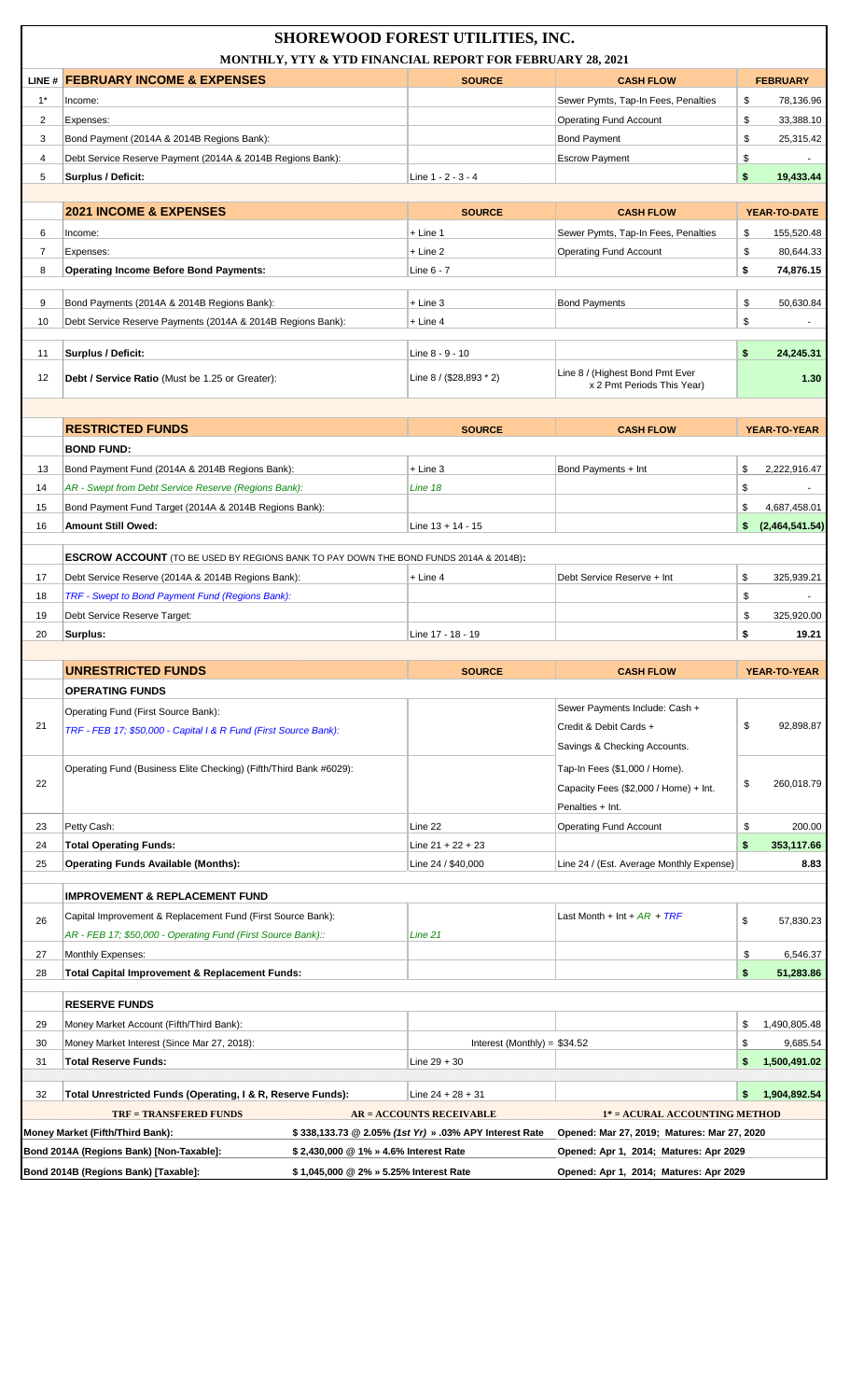| <b>SHOREWOOD FOREST UTILITIES, INC.</b><br>MONTHLY, YTY & YTD FINANCIAL REPORT FOR MARCH 31, 2021                                         |                                                                                              |                                 |                                          |                                            |  |
|-------------------------------------------------------------------------------------------------------------------------------------------|----------------------------------------------------------------------------------------------|---------------------------------|------------------------------------------|--------------------------------------------|--|
|                                                                                                                                           | LINE # MARCH INCOME & EXPENSES                                                               | <b>SOURCE</b>                   | <b>CASH FLOW</b>                         | <b>MARCH</b>                               |  |
| $1^*$                                                                                                                                     | Income:                                                                                      |                                 | Sewer Pymts, Tap-In Fees, Penalties      | \$<br>83,111.85                            |  |
| 2                                                                                                                                         | Expenses:                                                                                    |                                 | <b>Operating Fund Account</b>            | \$<br>34,187.43                            |  |
| 3                                                                                                                                         | Bond Payment (2014A & 2014B Regions Bank):                                                   |                                 | <b>Bond Payment</b>                      | \$<br>25,315.42                            |  |
| 4                                                                                                                                         | Debt Service Reserve Payment (2014A & 2014B Regions Bank):                                   |                                 | <b>Escrow Payment</b>                    | \$                                         |  |
| 5                                                                                                                                         | Surplus / Deficit:                                                                           | Line 1 - 2 - 3 - 4              |                                          | \$<br>23,609.00                            |  |
|                                                                                                                                           |                                                                                              |                                 |                                          |                                            |  |
|                                                                                                                                           | <b>2021 INCOME &amp; EXPENSES</b>                                                            | <b>SOURCE</b>                   | <b>CASH FLOW</b>                         | YEAR-TO-DATE                               |  |
| 6                                                                                                                                         | Income:                                                                                      | $+$ Line 1                      | Sewer Pymts, Tap-In Fees, Penalties      | \$<br>238,632.33                           |  |
| 7                                                                                                                                         | Expenses:                                                                                    | $+$ Line 2                      | <b>Operating Fund Account</b>            | 114,831.76<br>\$                           |  |
| 8                                                                                                                                         | <b>Operating Income Before Bond Payments:</b>                                                | Line 6 - 7                      |                                          | \$<br>123,800.57                           |  |
|                                                                                                                                           |                                                                                              |                                 |                                          |                                            |  |
| 9                                                                                                                                         | Bond Payments (2014A & 2014B Regions Bank):                                                  | $+$ Line 3                      | <b>Bond Payments</b>                     | \$<br>75.946.26                            |  |
| 10                                                                                                                                        | Debt Service Reserve Payments (2014A & 2014B Regions Bank):                                  | + Line 4                        |                                          | \$                                         |  |
| 11                                                                                                                                        | Surplus / Deficit:                                                                           | Line 8 - 9 - 10                 |                                          | \$<br>47,854.31                            |  |
|                                                                                                                                           |                                                                                              |                                 | Line 8 / (Highest Bond Pmt Ever          |                                            |  |
| 12                                                                                                                                        | Debt / Service Ratio (Must be 1.25 or Greater):                                              | Line 8 / (\$28,893 *3)          | x 3 Pmt Periods This Year)               | 1.43                                       |  |
|                                                                                                                                           |                                                                                              |                                 |                                          |                                            |  |
|                                                                                                                                           | <b>RESTRICTED FUNDS</b>                                                                      | <b>SOURCE</b>                   | <b>CASH FLOW</b>                         | YEAR-TO-YEAR                               |  |
|                                                                                                                                           | <b>BOND FUND:</b>                                                                            |                                 |                                          |                                            |  |
| 13                                                                                                                                        | Bond Payment Fund (2014A & 2014B Regions Bank):                                              | $+$ Line 3                      | Bond Payments + Int                      | \$<br>2,248,232.50                         |  |
| 14                                                                                                                                        | AR - Swept from Debt Service Reserve (Regions Bank):                                         | Line 18                         |                                          | \$                                         |  |
|                                                                                                                                           |                                                                                              |                                 |                                          |                                            |  |
| 15<br>16                                                                                                                                  | Bond Payment Fund Target (2014A & 2014B Regions Bank):<br><b>Amount Still Owed:</b>          | Line $13 + 14 - 15$             |                                          | \$<br>4,687,458.01<br>\$<br>(2,439,225.51) |  |
|                                                                                                                                           |                                                                                              |                                 |                                          |                                            |  |
|                                                                                                                                           | <b>ESCROW ACCOUNT</b> (TO BE USED BY REGIONS BANK TO PAY DOWN THE BOND FUNDS 2014A & 2014B): |                                 |                                          |                                            |  |
| 17                                                                                                                                        | Debt Service Reserve (2014A & 2014B Regions Bank):                                           | + Line 4                        | Debt Service Reserve + Int               | \$<br>325,941.71                           |  |
| 18                                                                                                                                        | TRF - Swept to Bond Payment Fund (Regions Bank):                                             |                                 |                                          | \$                                         |  |
| 19                                                                                                                                        | Debt Service Reserve Target:                                                                 |                                 |                                          | \$<br>325.920.00                           |  |
| 20                                                                                                                                        | Surplus:                                                                                     | Line 17 - 18 - 19               |                                          | \$<br>21.71                                |  |
|                                                                                                                                           |                                                                                              |                                 |                                          |                                            |  |
|                                                                                                                                           | <b>UNRESTRICTED FUNDS</b>                                                                    | <b>SOURCE</b>                   | <b>CASH FLOW</b>                         | <b>YEAR-TO-YEAR</b>                        |  |
|                                                                                                                                           | <b>OPERATING FUNDS</b>                                                                       |                                 |                                          |                                            |  |
|                                                                                                                                           | Operating Fund (First Source Bank):                                                          |                                 | Sewer Payments Include: Cash +           |                                            |  |
| 21                                                                                                                                        |                                                                                              |                                 | Credit & Debit Cards +                   | \$<br>106,151.37                           |  |
|                                                                                                                                           |                                                                                              |                                 | Savings & Checking Accounts.             |                                            |  |
|                                                                                                                                           | Operating Fund (Business Elite Checking) (Fifth/Third Bank #6029):                           |                                 | Tap-In Fees (\$1,000 / Home).            |                                            |  |
| 22                                                                                                                                        |                                                                                              |                                 | Capacity Fees (\$2,000 / Home) + Int.    | \$<br>265,853.09                           |  |
|                                                                                                                                           |                                                                                              |                                 | Penalties + Int.                         |                                            |  |
| 23                                                                                                                                        | Petty Cash:                                                                                  | Line 22                         | <b>Operating Fund Account</b>            | \$<br>200.00                               |  |
| 24                                                                                                                                        | <b>Total Operating Funds:</b>                                                                | Line $21 + 22 + 23$             |                                          | \$<br>372,204.46                           |  |
| 25                                                                                                                                        |                                                                                              | Line 24 / \$40,000              |                                          | 9.31                                       |  |
|                                                                                                                                           | <b>Operating Funds Available (Months):</b>                                                   |                                 | Line 24 / (Est. Average Monthly Expense) |                                            |  |
|                                                                                                                                           | <b>IMPROVEMENT &amp; REPLACEMENT FUND</b>                                                    |                                 |                                          |                                            |  |
| 26                                                                                                                                        | Capital Improvement & Replacement Fund (First Source Bank):                                  |                                 | Last Month + Int + $AR$ + $TRF$          | \$<br>51,285.14                            |  |
| 27                                                                                                                                        | Monthly Expenses:                                                                            |                                 |                                          | \$<br>3,355.45                             |  |
| 28                                                                                                                                        | Total Capital Improvement & Replacement Funds:                                               |                                 |                                          | \$<br>47,929.69                            |  |
|                                                                                                                                           |                                                                                              |                                 |                                          |                                            |  |
|                                                                                                                                           | <b>RESERVE FUNDS</b>                                                                         |                                 |                                          |                                            |  |
| 29                                                                                                                                        | Money Market Account (Fifth/Third Bank):                                                     |                                 |                                          | 1,490,805.48<br>\$                         |  |
| 30                                                                                                                                        | Money Market Interest (Since Mar 27, 2018):                                                  | Interest (Monthly) = $$38.22$   |                                          | 9,723.76<br>\$                             |  |
| 31                                                                                                                                        | <b>Total Reserve Funds:</b>                                                                  | Line $29 + 30$                  |                                          | 1,500,529.24<br>\$                         |  |
|                                                                                                                                           |                                                                                              |                                 |                                          |                                            |  |
| 32                                                                                                                                        | Total Unrestricted Funds (Operating, I & R, Reserve Funds):                                  | Line $24 + 28 + 31$             |                                          | 1,920,663.39<br>\$                         |  |
|                                                                                                                                           | <b>TRF = TRANSFERED FUNDS</b>                                                                | <b>AR = ACCOUNTS RECEIVABLE</b> | 1* = ACURAL ACCOUNTING METHOD            |                                            |  |
| Money Market (Fifth/Third Bank):<br>\$338,133.73 @ 2.05% (1st Yr) » .03% APY Interest Rate<br>Opened: Mar 27, 2019; Matures: Mar 27, 2020 |                                                                                              |                                 |                                          |                                            |  |
|                                                                                                                                           | Bond 2014A (Regions Bank) [Non-Taxable]:<br>\$2,430,000 @ 1% » 4.6% Interest Rate            |                                 | Opened: Apr 1, 2014; Matures: Apr 2029   |                                            |  |
|                                                                                                                                           | Bond 2014B (Regions Bank) [Taxable]:<br>\$1,045,000 @ 2% » 5.25% Interest Rate               |                                 | Opened: Apr 1, 2014; Matures: Apr 2029   |                                            |  |